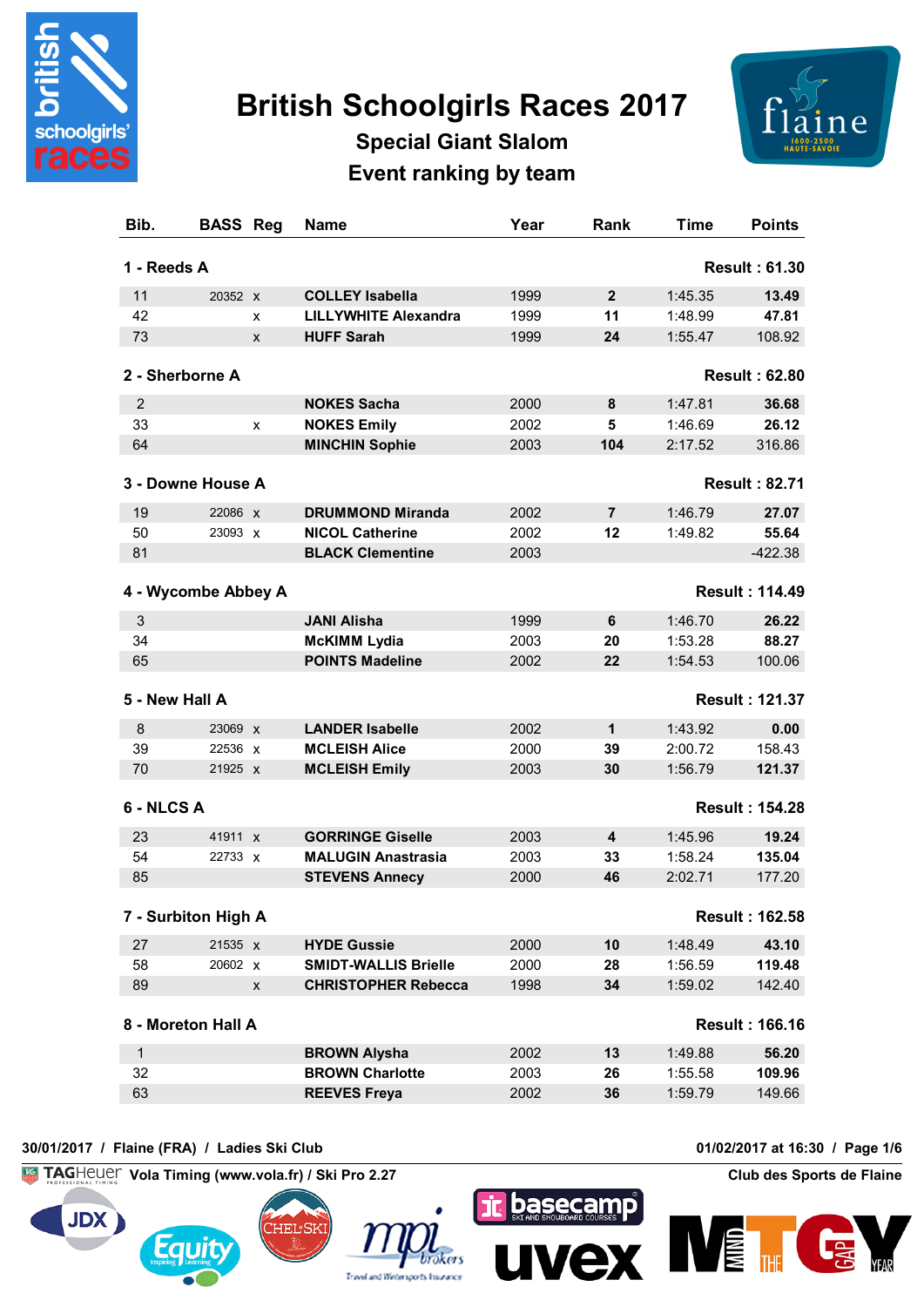## **British Schoolgirls Races 2017 Special Giant Slalom Event ranking by team**

| Bib.      | <b>BASS Reg</b>            |   | <b>Name</b>                                  | Year         | Rank     | Time               | <b>Points</b>         |
|-----------|----------------------------|---|----------------------------------------------|--------------|----------|--------------------|-----------------------|
|           | 9 - Ipswich High A         |   |                                              |              |          |                    | <b>Result: 177.67</b> |
| 5         |                            |   | <b>DURANT Antonia</b>                        | 1999         | 15       | 1:51.21            | 68.75                 |
| 36        | 21017 x                    |   | <b>ELLIFF Alexa</b>                          | 2003         |          |                    | $-495.28$             |
| 67        | 22515 X                    |   | <b>SHELLEY Annie</b>                         | 2003         | 24       | 1:55.47            | 108.92                |
|           | 10 - Guildford High A      |   |                                              |              |          |                    | <b>Result: 187.29</b> |
| 24        | 21101 x                    |   | <b>WEEKS Georgia</b>                         | 2001         | 17       | 1:51.61            | 72.52                 |
| 55        | 21400 X                    |   | <b>WEEKS Ella</b>                            | 2004         | 27       | 1:56.09            | 114.77                |
| 86        |                            | X | <b>SEBO Sam</b>                              | 1999         | 84       | 2:11.17            | 256.98                |
|           | 11 - AIGLON A              |   |                                              |              |          |                    | <b>Result: 202.65</b> |
|           |                            |   |                                              |              |          |                    |                       |
| 6         | 20366 X                    |   | <b>CHASTNEY Rebecca</b>                      | 2002         | 16       | 1:51.32            | 69.78                 |
| 37        |                            |   | VON DER SCHULENBURG Celeste 2000             |              | 32       | 1:58.01            | 132.87                |
| 68        |                            |   | <b>KIRKPATRICK Alexandra</b>                 | 1999         | 59       | 2:04.85            | 197.38                |
|           | 12 - St Mary's Ascot A     |   |                                              |              |          |                    | <b>Result: 225.01</b> |
| 25        |                            |   | <b>PALMER-TOMKINSON India</b>                | 1999         | 14       | 1:49.93            | 56.68                 |
| 56        |                            |   | <b>JABRE Gabrielle</b>                       | 1998         | 41       | 2:01.77            | 168.33                |
| 87        |                            |   | <b>HENDERSON Cordelia</b>                    | 2001         | 42       | 2:01.91            | 169.65                |
|           | 13 - Godolphin & Latymer A |   |                                              |              |          |                    | <b>Result: 243.96</b> |
| 15        |                            |   | <b>DYVIK HENKE Sophia</b>                    | 2000         | 9        | 1:48.40            | 42.25                 |
| 46        |                            |   | <b>GAY Caroline</b>                          | 2003         | 70       | 2:07.52            | 222.56                |
| 77        |                            |   | <b>GAY Catherine</b>                         | 2003         | 60       | 2:05.31            | 201.71                |
|           | 14 - St Mary's Calne A     |   |                                              |              |          |                    | <b>Result: 276.50</b> |
| 10        |                            |   | <b>McLINTOCK Hannah</b>                      | 1999         | 19       | 1:52.59            | 81.76                 |
| 41        |                            |   | <b>McLINTOCK Georgie</b>                     | 2000         |          |                    | 0.00                  |
| 72        |                            |   | <b>SMART Millie</b>                          | 1999         | 57       | 2:04.57            | 194.74                |
|           | 15 - New Hall B            |   |                                              |              |          |                    | <b>Result: 301.30</b> |
|           |                            |   |                                              |              |          |                    |                       |
| 95<br>114 | 21876 x<br>23091 x         |   | <b>MARTIN Allegra</b><br><b>GOULD Lauren</b> | 2004<br>2002 | 21<br>68 | 1:54.08<br>2:07.22 | 95.81<br>219.73       |
| 133       | 23421 X                    |   | <b>HUGHES Sophie</b>                         | 2004         | 62       | 2:05.71            | 205.49                |
|           |                            |   |                                              |              |          |                    |                       |
|           | 16 - Wellington A          |   |                                              |              |          |                    | <b>Result: 315.25</b> |
| 18        | 21368 X                    |   | <b>VESELY Cordelia</b>                       | 1999         | 18       | 1:52.48            | 80.72                 |
| 49        | 21376 X                    |   | <b>VESELY Miranda</b>                        | 2002         |          |                    | 0.00                  |
| 80        |                            |   | <b>GATHY Margaux</b>                         | 2001         | 76       | 2:08.79            | 234.53                |
|           | 17 - Cheltenham A          |   |                                              |              |          |                    | <b>Result: 316.76</b> |
| 28        |                            |   | <b>McKELVIE Rose</b>                         | 2003         | 37       | 2:00.38            | 155.22                |
| 59        |                            |   | <b>LEUNG Binia</b>                           | 2003         | 40       | 2:01.05            | 161.54                |
| 90        |                            |   | <b>VON TORKLUS Sophie</b>                    | 2000         | 49       | 2:03.05            | 180.40                |
|           | 18 - St Swithuns A         |   |                                              |              |          |                    | <b>Result: 337.32</b> |
| 20        |                            | X | <b>WALDRON Harriet</b>                       | 2000         | 35       | 1:59.08            | 142.96                |
| 51        |                            |   | <b>BODEN Stella</b>                          | 2000         | 56       | 2:04.53            | 194.36                |
| 82        | 21053 X                    |   | <b>GRANT Isabelle</b>                        | 2003         | 78       | 2:08.89            | 235.48                |
|           |                            |   |                                              |              |          |                    |                       |

01/02/2017 at 16:30 / Page 2/6<br>Club des Sports de Flaine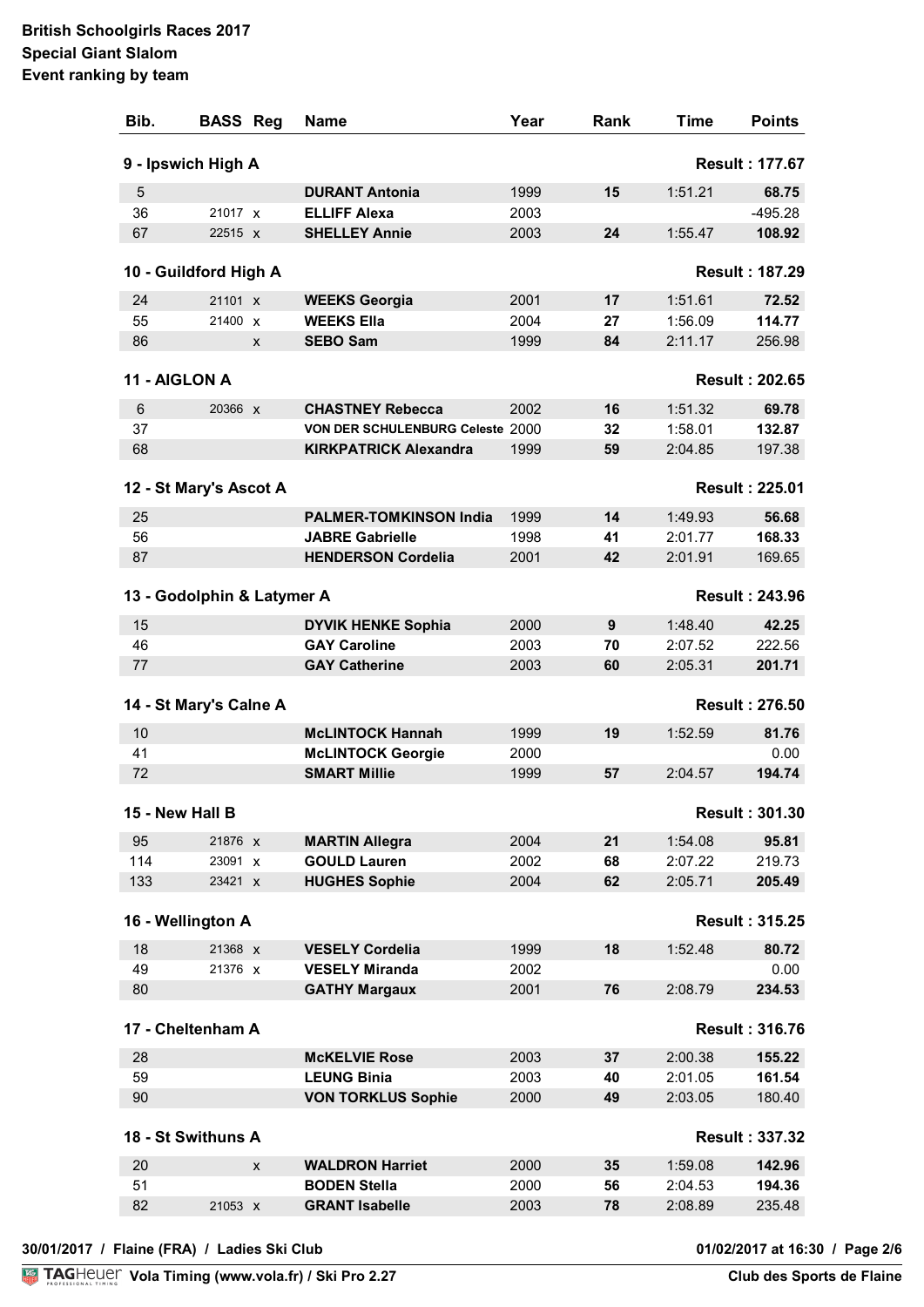| Bib.         | <b>BASS Reg</b>        |   | <b>Name</b>                      | Year | Rank | Time    | <b>Points</b>         |
|--------------|------------------------|---|----------------------------------|------|------|---------|-----------------------|
|              | 19 - Heathfield A      |   |                                  |      |      |         | <b>Result: 341.85</b> |
| 17           |                        |   | <b>REID Catharine</b>            | 2001 | 29   | 1:56.61 | 119.67                |
| 48           |                        |   | <b>LUMLEY Thea</b>               | 1998 | 69   | 2:07.48 | 222.18                |
| 79           |                        |   | <b>TROMANS Alex</b>              | 2001 |      |         | 0.00                  |
|              | 20 - Suffolk Vikings A |   |                                  |      |      |         | <b>Result: 345.91</b> |
| 9            | 21901 X                |   | <b>MANNBY Siobhan</b>            | 2000 | 38   | 2:00.69 | 158.15                |
| 40           |                        |   | <b>FRANCIS Mia</b>               | 2003 | 54   | 2:03.83 | 187.76                |
| 71           |                        |   | <b>VENABLES Felicity</b>         | 2004 | 106  | 2:19.12 | 331.95                |
|              | 21 - Tudor Hall A      |   |                                  |      |      |         | <b>Result: 357.41</b> |
| 22           | 23029 X                |   | <b>AGUSTSDOTTIR Maria</b>        | 2003 | 44   | 2:02.13 | 171.73                |
| 53           |                        |   | <b>CARTER Jessica</b>            | 1999 | 50   | 2:03.61 | 185.68                |
| 84           |                        |   | <b>FLEMING Lorna</b>             | 2000 | 81   | 2:09.70 | 243.11                |
|              | 22 - Downe House B     |   |                                  |      |      |         | <b>Result: 362.98</b> |
| 99           |                        |   | <b>HALESTRAP Lulu</b>            | 2003 | 53   | 2:03.78 | 187.29                |
| 118          |                        |   | <b>GLOVER Emily</b>              | 2003 | 45   | 2:02.55 | 175.69                |
| 137          |                        |   | <b>MCDOUGALL Matilda</b>         | 2003 | 107  | 2:20.17 | 341.85                |
|              |                        |   |                                  |      |      |         |                       |
|              | 23 - Surbiton High B   |   |                                  |      |      |         | <b>Result: 373.73</b> |
| 106          | 21096 x                |   | <b>VERNON Rebecca</b>            | 2002 | 46   | 2:02.71 | 177.20                |
| 125          | 21919 X                |   | <b>FROST Eleanor</b>             | 2002 | 58   | 2:04.76 | 196.53                |
| 144          | 22144 X                |   | <b>BREEN Kate</b>                | 2001 | 72   | 2:08.23 | 229.25                |
| 24 - Reeds B |                        |   |                                  |      |      |         | <b>Result: 384.95</b> |
| 111          |                        |   | <b>SMITH Lauren</b>              | 1999 | 71   | 2:08.19 | 228.87                |
| 130          |                        | X | <b>TREW Eleanor</b>              | 1999 | 65   | 2:06.55 | 213.41                |
| 149          |                        |   | <b>MEYLER Anna</b>               | 1999 | 43   | 2:02.11 | 171.54                |
|              | 25 - Glenalmond A      |   |                                  |      |      |         | <b>Result: 393.53</b> |
| 31           |                        |   | <b>NAIRNE Anastasia</b>          | 2000 | 65   | 2:06.55 | 213.41                |
| 62           |                        | X | <b>SCHAEBBICKE Casta</b>         | 2003 | 48   | 2:03.02 | 180.12                |
| 93           |                        |   | <b>ANDERSON Georgina</b>         | 2002 | 85   | 2:11.21 | 257.35                |
|              | 26 - Burgess Hill A    |   |                                  |      |      |         | <b>Result: 418.90</b> |
| 13           |                        |   | <b>HOGBIN Annabel</b>            | 2002 | 52   | 2:03.71 | 186.63                |
| 44           |                        |   | <b>PAGE Lucy</b>                 | 2000 | 73   | 2:08.55 | 232.27                |
| 75           |                        |   | <b>KOWSZUN Anya</b>              | 2003 | 127  | 2:33.95 | 471.80                |
|              | 27 - Cheltenham B      |   |                                  |      |      |         | <b>Result: 427.48</b> |
| 98           |                        |   | <b>ROSENFELD Lily</b>            | 2002 | 80   | 2:09.41 | 240.38                |
| 117          |                        |   | <b>LEUNG Una</b>                 | 2001 | 67   | 2:06.67 | 214.54                |
| 136          |                        |   | <b>KILROY-SILK Ellaouise</b>     | 2002 | 64   | 2:06.50 | 212.94                |
|              | 28 - Francis Holland B |   |                                  |      |      |         | <b>Result: 458.97</b> |
|              |                        |   |                                  |      |      |         |                       |
| 105          |                        |   | <b>GUTIERREZ Lucia</b>           | 2003 | 31   | 1:57.98 | 132.59                |
| 124          |                        |   | <b>BENNETT Amy</b>               | 2003 | 105  | 2:18.53 | 326.38                |
| 143          |                        |   | <b>HENNIKER-GOTLEY Francesca</b> | 2000 | 125  | 2:33.08 | 463.60                |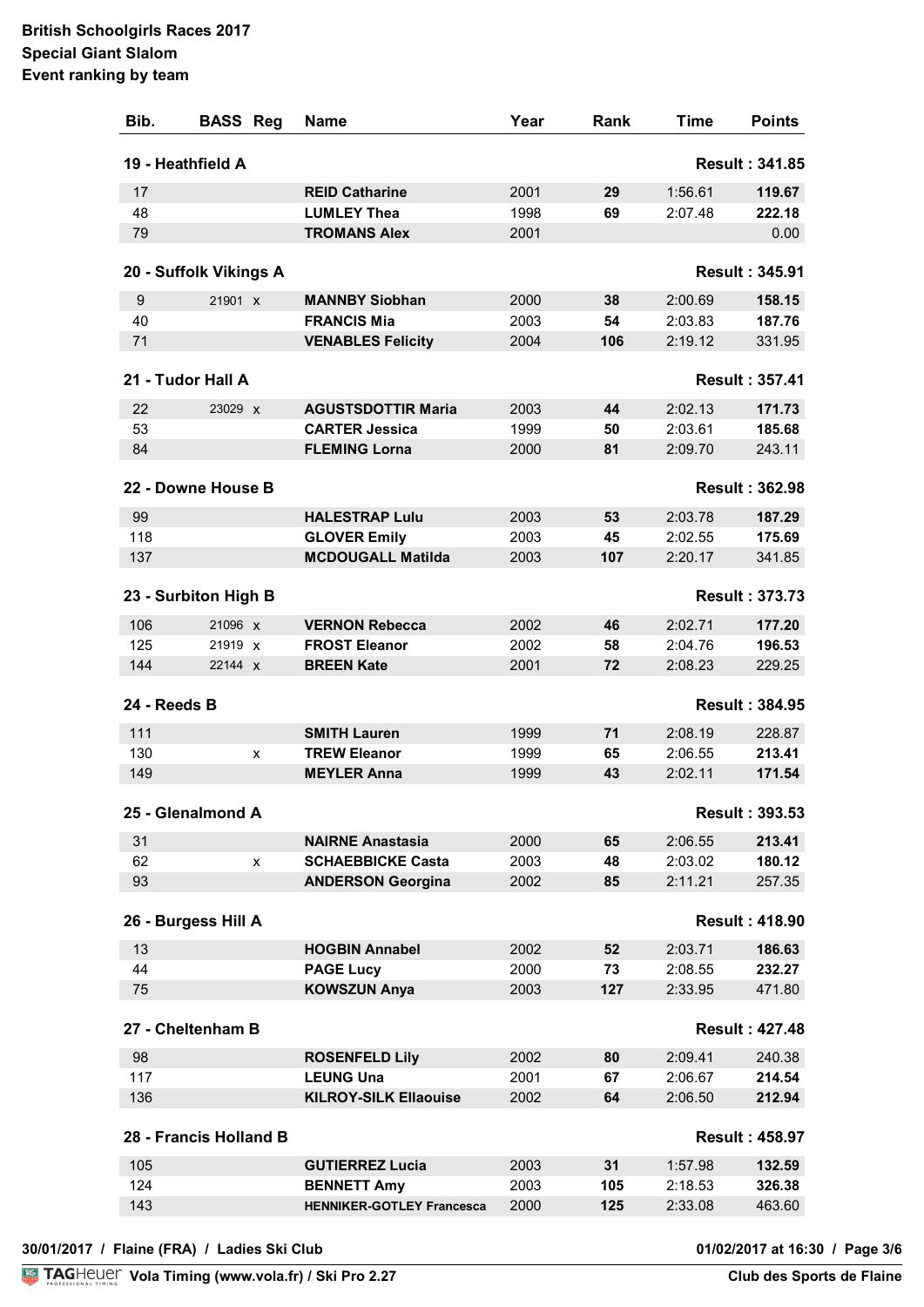## **British Schoolgirls Races 2017 Special Giant Slalom Event ranking by team**

| Bib.         | <b>BASS Reg</b>             |   | <b>Name</b>                                | Year | Rank | Time    | <b>Points</b>         |
|--------------|-----------------------------|---|--------------------------------------------|------|------|---------|-----------------------|
|              | 29 - Woldingham A           |   |                                            |      |      |         | <b>Result: 473.68</b> |
| 4            |                             | X | <b>BERTAZZONI Corinna</b>                  | 2001 | 3    | 1:45.46 | 14.52                 |
| 35           |                             |   | <b>SPARSHOTT Sparkle</b>                   | 2002 | 126  | 2:33.25 | 465.20                |
| 66           |                             |   | <b>BULL Lucy</b>                           | 2001 | 124  | 2:32.61 | 459.16                |
| 30 - Stowe A |                             |   |                                            |      |      |         | <b>Result: 485.01</b> |
| 26           |                             |   | <b>HOBBEY Bella</b>                        | 1999 | 51   | 2:03.64 | 185.97                |
| 57           |                             |   | <b>LIVESEY Chloe</b>                       | 2002 | 91   | 2:15.63 | 299.04                |
| 88           |                             |   | <b>MONEY-KYRIE Jessamy</b>                 | 2000 | 100  | 2:17.03 | 312.24                |
|              | 31 - St Mary's Calne B      |   |                                            |      |      |         | <b>Result: 487.55</b> |
|              |                             |   |                                            |      |      |         |                       |
| 110          |                             |   | <b>BROWN Jemima</b>                        | 1999 | 79   | 2:09.23 | 238.68                |
| 129          |                             |   | <b>VESTBIRK Marina</b>                     | 1999 | 82   | 2:10.31 | 248.87                |
| 148          |                             |   | <b>INNES Lily</b>                          | 1998 | 113  | 2:22.91 | 367.69                |
|              | 32 - Godolphin & Latymer B  |   |                                            |      |      |         | <b>Result: 499.81</b> |
| 107          |                             |   | <b>COLEGRAVE Georgia</b>                   | 2002 | 61   | 2:05.66 | 205.02                |
| 126          |                             | X | <b>CORRIGAN Caroline</b>                   | 2002 | 90   | 2:15.18 | 294.79                |
| 145          |                             |   | <b>WILMOT Ella</b>                         | 2002 |      |         | 0.00                  |
|              | 33 - Richmond School A      |   |                                            |      |      |         | <b>Result: 505.84</b> |
| 12           |                             |   | <b>COLE Mia</b>                            | 1999 | 55   | 2:04.21 | 191.34                |
| 43           |                             |   | <b>CARNEGIE-BROWN Katherine</b>            | 2001 | 103  | 2:17.27 | 314.50                |
| 74           |                             |   | <b>BUSHELL Isabel</b>                      | 2001 | 115  | 2:24.35 | 381.27                |
|              | 34 - Millfield A            |   |                                            |      |      |         | <b>Result: 523.66</b> |
| 21           | 20345 X                     |   | <b>GARMENT Harriett</b>                    | 2000 | 63   | 2:06.24 | 210.48                |
| 52           |                             |   | <b>PARSONS Imogen</b>                      | 1998 | 101  | 2:17.13 | 313.18                |
| 83           |                             |   | <b>ROUCH Rhiannon</b>                      | 1999 |      |         | 0.00                  |
|              |                             |   |                                            |      |      |         |                       |
|              | 35 - Ipswich High B         |   |                                            |      |      |         | <b>Result: 540.55</b> |
| 101          |                             |   | <b>SHELLEY Madeline</b>                    | 2002 | 94   | 2:16.33 | 305.64                |
| 120          |                             |   | <b>LEVENE Grace</b>                        | 2001 | 77   | 2:08.83 | 234.91                |
| 139          |                             |   | <b>RANKIN Grace</b>                        | 2004 |      |         | $-256.51$             |
|              | 36 - City of London Girls A |   |                                            |      |      |         | <b>Result: 543.28</b> |
| 30           | 22666 x                     |   | <b>DONALDSON Isabel</b>                    | 1999 | 75   | 2:08.65 | 233.21                |
| 61           |                             |   | <b>DOWNEY Emily</b>                        | 1998 | 98   | 2:16.80 | 310.07                |
| 92           |                             |   | <b>COLTHORPE Emma</b>                      | 2001 | 116  | 2:24.89 | 386.36                |
|              | 37 - St Mary's Ascot B      |   |                                            |      |      |         | <b>Result: 586.19</b> |
| 96           |                             |   | <b>MOURADIAN Jade</b>                      | 2001 |      |         | 0.00                  |
| 115          |                             |   | <b>JULIUS Stefanella</b>                   | 2000 | 95   | 2:16.52 | 307.43                |
| 134          |                             |   | <b>SCHULTE-BOCKUM Charlotte</b>            | 2001 | 86   | 2:13.48 | 278.76                |
|              | 38 - Guildford High B       |   |                                            |      |      |         | <b>Result: 594.58</b> |
|              |                             |   |                                            |      |      |         |                       |
| 103          |                             |   | <b>HOSKING Olivia</b>                      | 2003 | 89   | 2:14.99 | 293.00                |
| 122<br>141   | 23571 x                     |   | <b>LUPTON Freya</b><br><b>TWINE Sophie</b> | 2001 | 92   | 2:15.90 | 301.58<br>304.51      |
|              |                             |   |                                            | 2000 | 93   | 2:16.21 |                       |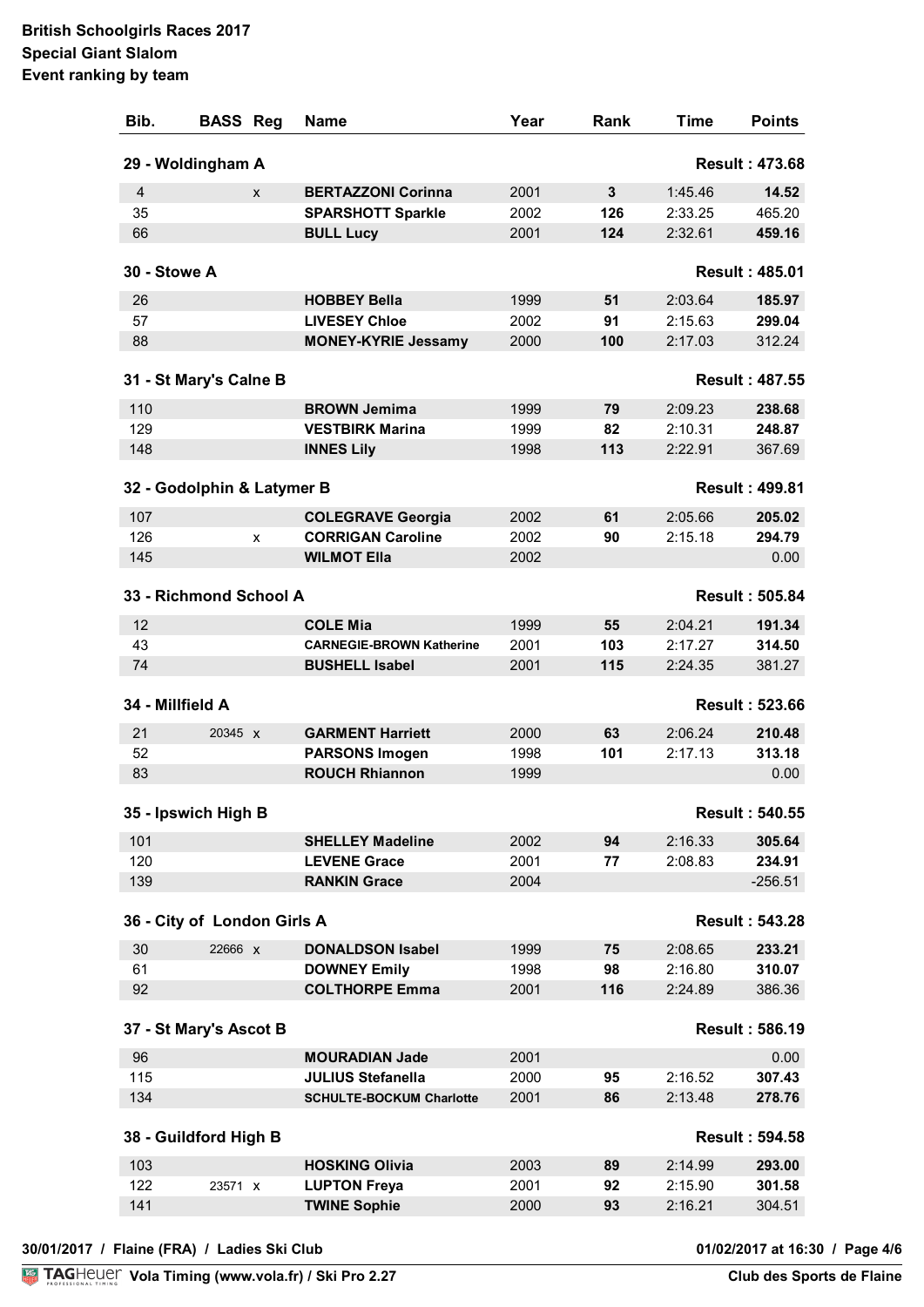| Bib.               | <b>BASS Reg</b>         | <b>Name</b>                  | Year | Rank | <b>Time</b> | <b>Points</b>         |
|--------------------|-------------------------|------------------------------|------|------|-------------|-----------------------|
|                    | 39 - Tudor Hall B       |                              |      |      |             | <b>Result: 594.86</b> |
| 102                |                         | <b>CARTER Saskia</b>         | 2002 | 111  | 2:22.63     | 365.05                |
| 121                |                         | <b>MILLER Jessica</b>        | 2000 | 87   | 2:14.14     | 284.98                |
| 140                |                         | <b>STATON Luren</b>          | 2001 | 97   | 2:16.78     | 309.88                |
| 40 - Mayfield A    |                         |                              |      |      |             | <b>Result: 625.89</b> |
| 16                 |                         | <b>HAURIE-MOSS Catherine</b> | 2002 | 102  | 2:17.24     | 314.22                |
| 47                 |                         | <b>ERLAM India</b>           | 2003 | 99   | 2:16.97     | 311.67                |
| 78                 |                         | <b>MAHONEY Maisie</b>        | 2004 | 117  | 2:25.42     | 391.36                |
| <b>41 - NLCS B</b> |                         |                              |      |      |             | <b>Result: 629.56</b> |
|                    |                         |                              |      |      |             |                       |
| 112                |                         | <b>STEVENS Lilyella</b>      | 2002 |      |             | $-421.82$             |
| 131                |                         | <b>UTERMANN Caroline</b>     | 2003 | 83   | 2:10.91     | 254.52                |
| 150                |                         | <b>DAFFEY Schuyler</b>       | 2004 | 114  | 2:23.69     | 375.04                |
|                    | 42 - Wycombe Abbey B    |                              |      |      |             | <b>Result: 656.82</b> |
| 97                 |                         | <b>McCULLAGH Skye</b>        | 2000 | 88   | 2:14.76     | 290.83                |
| 116                |                         | <b>GIBBS Iuli</b>            | 1999 |      |             | 0.00                  |
| 135                |                         | <b>SHEPHERD Celina Anne</b>  | 1999 | 112  | 2:22.73     | 365.99                |
|                    | 43 - Heathfield B       |                              |      |      |             | <b>Result: 661.44</b> |
|                    |                         |                              |      |      |             |                       |
| 94                 |                         | <b>SAMENGO-TURNER Minna</b>  | 2001 | 74   | 2:08.58     | 232.55                |
| 113                |                         | <b>MLLIGAN Amber</b>         | 2001 | 120  |             | 0.00                  |
| 132                |                         | VON WOELLWARTH Olympia 1999  |      |      | 2:29.40     | 428.89                |
|                    | 44 - Stamford A         |                              |      |      |             | <b>Result: 716.70</b> |
| 29                 | X                       | <b>ANDERSON Jessica</b>      | 2004 | 109  | 2:21.83     | 357.50                |
| 60                 |                         | <b>ANDERSON Katie</b>        | 2002 | 110  | 2:22.01     | 359.20                |
| 91                 |                         | <b>RICHARDSON Georgia</b>    | 2002 | 121  | 2:30.23     | 436.72                |
|                    | 45 - St Swithuns B      |                              |      |      |             | <b>Result: 721.42</b> |
| 109                |                         | <b>SMAILES Harriet</b>       | 2001 | 119  | 2:27.81     | 413.90                |
| 128                |                         | <b>CALDER Alice</b>          | 2001 | 96   | 2:16.53     | 307.52                |
| 147                |                         | <b>IRONSIDE Alex</b>         | 2001 | 123  | 2:32.44     | 457.56                |
|                    | 46 - Wellington B       |                              |      |      |             | <b>Result: 841.56</b> |
| 104                |                         | <b>DODD Daisy</b>            | 2000 |      |             | $-248.02$             |
| 123                |                         | <b>TAYLOR Grace</b>          | 1999 | 129  | 2:35.97     | 490.85                |
| 142                |                         | <b>HARFORD Emilie</b>        | 2000 | 108  | 2:21.11     | 350.71                |
|                    |                         |                              |      |      |             |                       |
|                    | 47 - Glenalmond B       |                              |      |      |             | <b>Result: 961.43</b> |
| 100                |                         | <b>FORSYTH Louisa</b>        | 2003 | 131  | 2:38.94     | 518.86                |
| 119                |                         | <b>MACPHERSON Sofia</b>      | 2001 | 122  | 2:30.85     | 442.57                |
| 138                |                         | <b>MAQUACKER Sasha</b>       | 2002 | 132  | 2:45.64     | 582.04                |
|                    | 48 - Shiplake College A |                              |      |      |             | <b>Result: 977.45</b> |
| 14                 | X                       | <b>WEBSTER Isobel</b>        | 1998 |      |             | $-375.14$             |
| 45                 |                         | <b>SIMONS-GOODING Hannah</b> | 1998 | 128  | 2:34.66     | 478.49                |
| 76                 |                         | <b>GILBEY Georgia</b>        | 1999 | 130  | 2:36.83     | 498.96                |